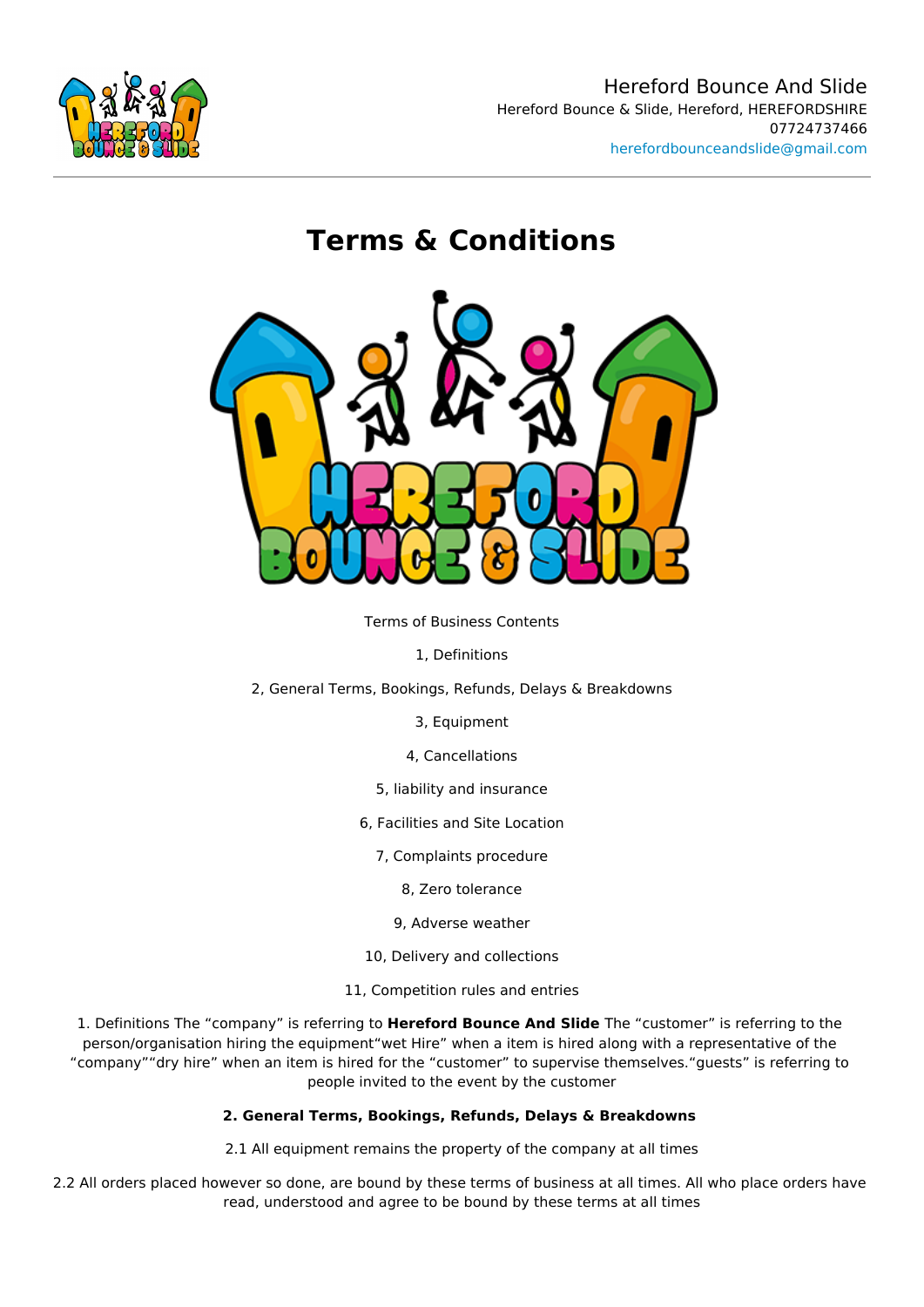2.3 In the event of a delayed start of hire due to uncontrollable circumstances (ie. Traffic, Road closures, ect.) The company will refund/reduce the total amount due based on a pro rata basis.

2.4 In the event of a mechanical malfunction of our equipment, the company will refund/reduce the total amount due on a pro rata basis. The company will not pay any additional fees to the customer for loss of earnings or any ground/building rents losses. Pro rata rates only apply to the malfunctioned equipment for example- should the disco domes sound unit malfunction/fail the customer will only be entitled to a refund/reduction based on the cost the sound unit hire only NOT the entire package price. It is the customers responsibly to hire spare equipment before the hire commences at a subsidised price.

2.5 Should you be unsatisfied with the equipment/delivery time upon arrival DO NOT sign the hire agreement. Contact the company immediately, once hire agreements are signed we will not negotiate price nor refund any monies paid unless term 2.4 is met.

2.6 Although the company strive to achieve all delivery/collection times. The company reserve the right to deliver/collect two hours each side of the requested time slot. Example, if the requested delivery time is 10am the equipment may arrive anywhere between 8am and 12am.

2.7 All documentation must be requested before booking with the company. By booking with the company it will be assumed that all documentation has been read, understood and in satisfactory order. Cancellations regarding risk assessments, insurance, hire agreements ect. will be charged a cancellation fee. Please contact us for more details.

- 2.8 All equipment will be delivered to the site and inspected by both a company representative and the customer before the hire agreement must be signed. Should there be any issues they should be logged on the hire agreement to avoid damage charges been applied.
- 2.9 Any damage occurring during the hire should be reported to company immediately. The company will provide more information at the time of such occurrences. Do not use the equipment until contacting the company for advice as the equipment may have become unsafe for use.
- 2.10 Any damages will be charged in full if the equipment was signed for in good condition, and no faults logged at time of delivery.

2.11 All users must be suitably clothed this includes wearing long sleeves, long trousers, socks ect. All areas of exposed skin must be completely covered. The fabric can become extremely hot when sunny. The company accepts no responsibility should users be burnt in any ways resulting incorrect use of the equipment or unsuitably clothed to partake in the activity.

- 2.12 Insurance certificates may not be issued for inspection until one week before the event. In most cases insurance certificates can be provided sooner however may take longer when policies end and begin.
- 2.13 regardless of fault or blame the company's service to you is that an engineer will be sent out to you within 3 hours + travel time in the event of a malfunction or mechanical breakdown of entertainment.

2.14 in purchasing any product or service from the company you are entering a non disclosure agreement and as such any form of slander or derogatory discussion on the internet in places such as google, facbook, twitter, or any other social media sites. Infringements may result in legal action or an invoice for deformation of up to a maximum value of £1,000.

# **3. Equipment**

3.1 The company reserves the right to substitute any equipment when it sees fit without notice or warning for something of similar value and size.

3.2 All sizes are approximate figures.

3.3 All items on hire remain the property of the company at all times.

3.4 The company reserves the right to alter any product specification without notice at any time.

3.5 The company reserves the right to use any photographs/images that may have been taken by the customer or its guests.

The company will not seek any permission to use photographs/images of its own equipment or products whilst on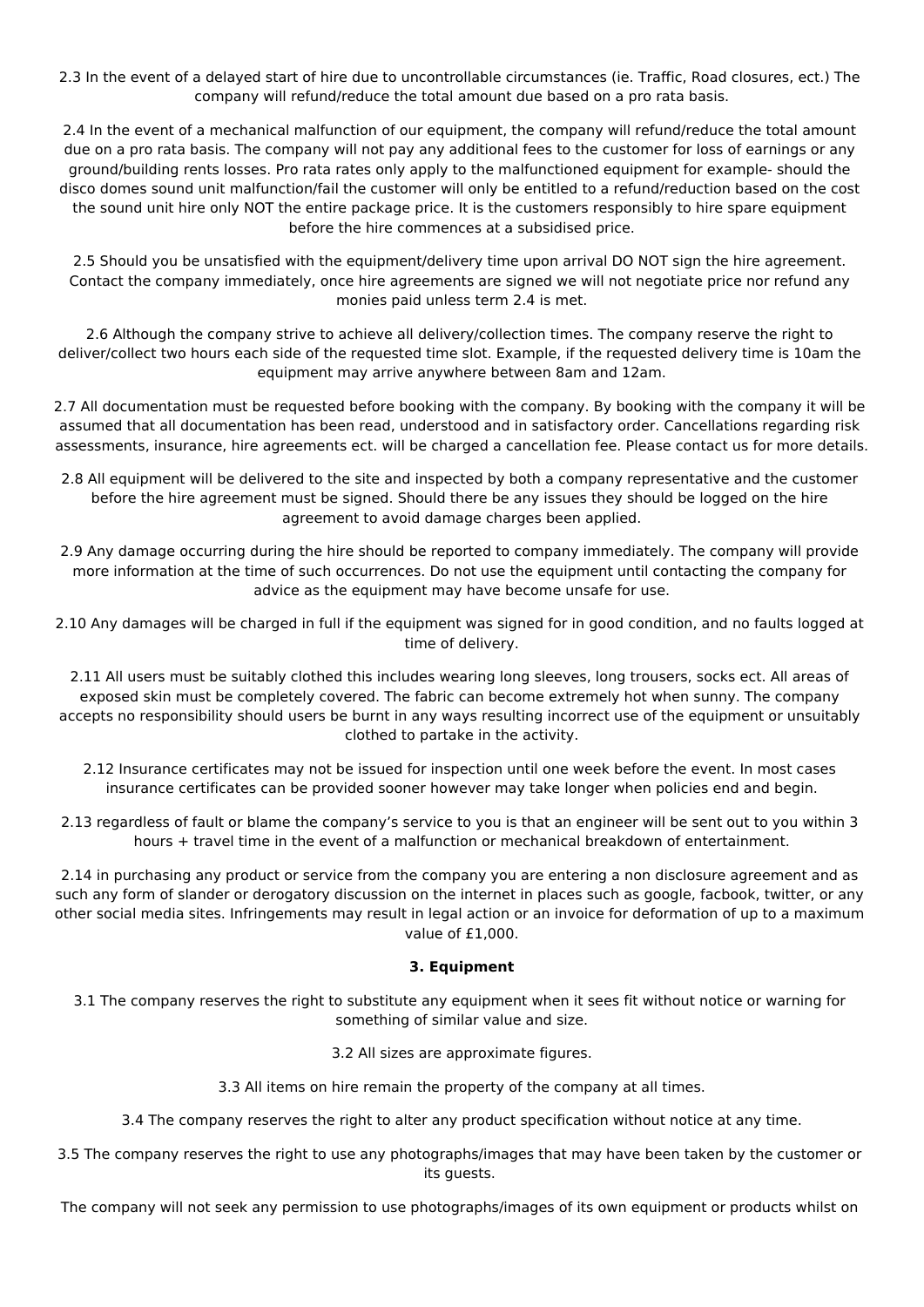### **4. Cancellations**

4.1 You will have 14 days from making your booking to cancel any booking however the company will not refund any booking administration fees unless it sees fit.

4.2 You may cancel a booking on the day if its due to bad weather, the company will refund any booking administration fees paid in this circumstance.

4.3 The company reserves the right to cancel any booking at any time without warning. In these circumstances full refunds on booking administration fees will be issued.

4.4 All refunds on card transaction may take up to 5 working days to show within the recipient's bank account.

#### **5. Liability and Insurance**

5.1 The company's liability policy covers use of the equipment only. It will not cover the users themselves. You as the customer must ensure that you have adequate insurance to cover your guests. We would recommend contacting leisure insure, FML or your current public liability provider.

5.2 The customer agrees to indemnify the company in the event of damage of theft of the company's property whilst on hire. Our standard insurance will not cover this whilst on hire and it is the sole responsibility of the customer. All damages and losses will be billed to the card that paid the booking administration fee. An invoice will also be sent the customer. In the event of the customer failing to pay then details will be passed on to a collection agency that may increase the initial invoice by a percentage.

5.3 The company accept no liability for any damage or loss of personal property and any injury arising from the used of the hired equipment. All responsibility is with the customer themselves.

5.4 All equipment booked on dry hire is not covered by the company's insurances and the customer is responsible for suitable insurance cover.

5.5 All events and organisations require different levels of insurance. Our insurance policy is available on request for examination purposes only NO COPYS ARE TO BE MADE!

5.6 All inflatable's are to be supervised by at least one responsible adult who has got relevant training and experience. If unsure staffing is available from the company at an additional fee.

#### **6. Facilities and Site Location**

6.1 The equipment will be set up once upon arrival in a location that is suitable for the equipment. It will not be moved once set up. DO NOT remove the pegs or sandbags and attempt to move the equipment once the company staff has set up the equipment.

6.2 The company reserve the right to refuse set up and delivery if the site proposed is not suitable. All access issues must be declared at time of booking eg. Narrow gates, stairs, vehicle access, ect. If your only access to the proposed site is trough your property the company will not be held responsible for any damages however so cause as a result of accessing the proposed site. You will be charged in full if you fail to notify us of access issues or the proposed site is unsuitable.

6.3 It is the customer's responsibility to ensure that suitable crowd control measures are in place including fencing off any blowers / securing cables. Unless staffed by a company representative.

6.4 The company reserves the right to cease any hire if the company representative feels the customer or guests endanger the safety of themselves, others or the company representative. No refunds will be issued and the full invoice price must be paid.

6.5 Dress code, all company representatives will wear a standard company issued uniform. NO EXCEPTIONS. Details can be provided on request. Delivery vehicles may also be sign written in company designs. High visibility vests will be worn if requested and provided.

6.6 All equipment must be supervised by at least one responsible adult who has been suitably trained to operate the equipment their supervising. In some cases two people may be required.

hire.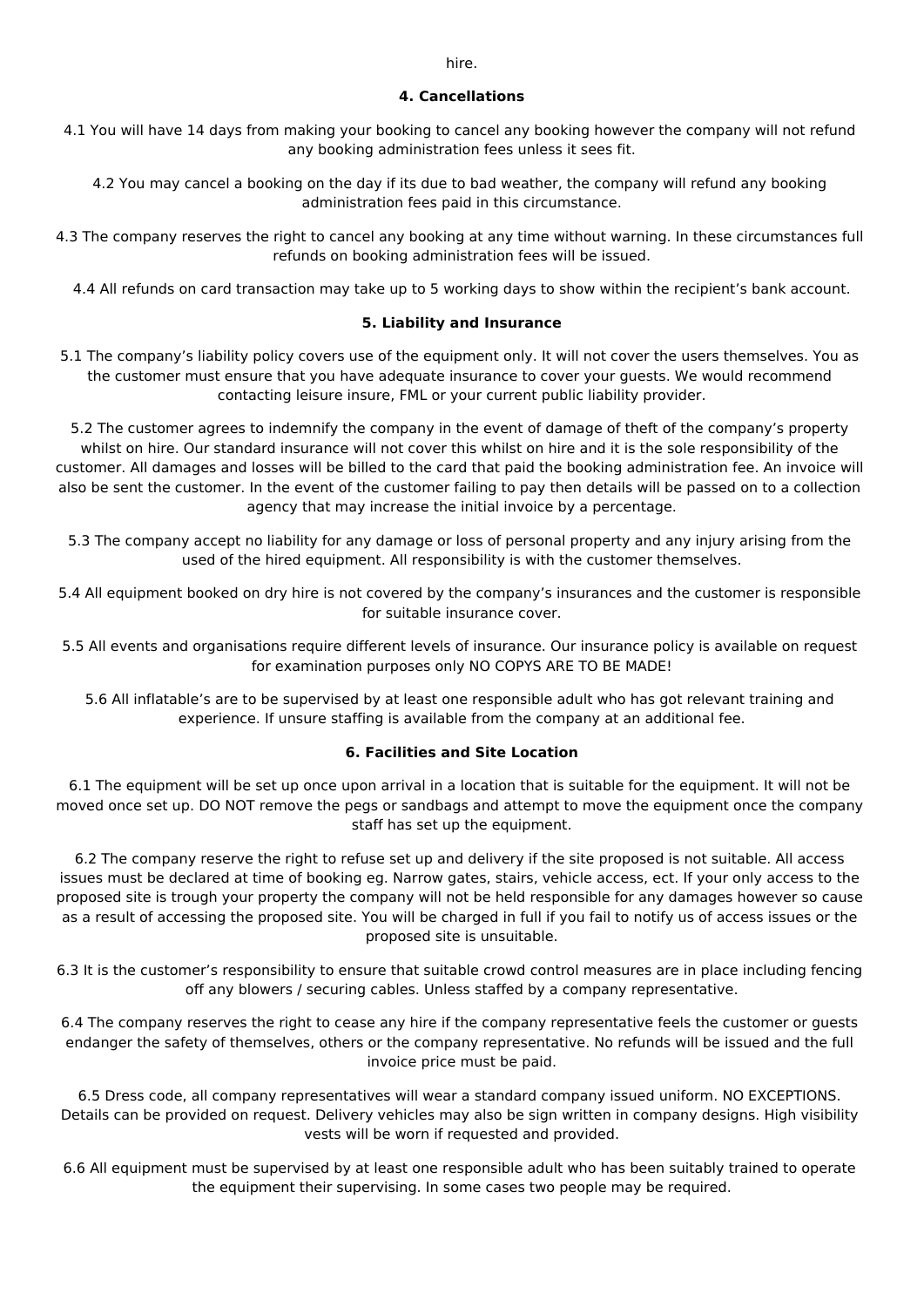6.7 Please remember that our equipment is weather sensitive (wind in particular) our policy is to turn up and give the option to cancel for a full refund on any monies paid or to set the equipment up and leave safely giving instructions to the customer on safe usage weather parameters. In the interest of safety the company will cancel any hire if wind speeds are or above 24mph and are not forecast to fall below 24mph. Our decision will be final and closed to any negotiation. You will be refunded any moneys paid in this event.

6.8 Please ensure proposed erection sites have no underground obstructions and all electricity cables, gas mains, Telecoms, and sewers are buried at least 500mm below ground level. Our anchorage pegs are 400mm long and will require driving into the soft ground to the full. Hard standing hires are not currently accepted by this company (excluding indoors).

6.9 It is the customer's responsibility to ensure the location for the proposed entertainment is large enough to accommodate it. The company will not refund any monies paid if the site is too small or unsuitable and you will be require to pay the full invoice amount and any entertainment too large will not be erected.

6.10 It is the customer's responsibility to ensure the proposed site is ready for installation of the entertainment before delivery commences. We will not remove any overhead obstructions ie washing lines or remove any ground obstructions such as toys and swings.

6.11 Animal fouling are to be removed from the site by the customer, before delivery commences the company representative will not under any circumstances do this on the customers behalf in the interest of health and hygiene. Your hire may be cancelled if this term is not met and the full invoice charge will apply.

6.12 Any low hanging bushes or trees are to be cut back by the customer before the delivery commences. These can damage the inflatable and the company representative will not carry out this work on the customer's behalf. Your hire will be cancelled and the full invoice charge will apply if this term is not adhered to.

# **7. Complaints procedure**

7.1 If you are unhappy with any aspect of the companies services or the equipment supplied you must contact the office in the first instance, ether by telephone or email. We will endeavour to help rectify any complaints made if the company is made aware first.

# **8, Zero tolerance**

8.1 in the rare event of you not been happy with our services for whatever reason. We will not tolerate violent, abusive behaviour or holding our property ransom. All of which are illegal and the police will be called and charges will be pressed against any individual by the company.

# **9. Adverse weather**

9.1 Please remember that our equipment is weather sensitive (wind in particular) our policy is to turn up and give the option to cancel for a full refund on any monies paid or to set the equipment up and leave safely giving instructions to the customer on safe usage weather parameters. In the interest of safety the company will cancel any hire if wind speeds are or above 24mph and are not forecast to drop. Our decision will be final and closed to any negotiation. You will be refunded any moneys paid in this event. Please note our contract to you is to provide the enterta

Please note our contract to you is to provide the entertainments not the weather. No discounts will be given if the weather conditions are not as the customer wanted on the day. 9.2 In the height of the summer, on strong sunny days the PVC fabric can become extremely hot. Please ensure users of the equipment are suitably dressed and all exposed skin is covered. DO NOT cool the PVC down by pouring water onto it. This can make it very slippery and cause an accident.

# **10. Delivery and Collections**

10.1 All delivery and collection times are approximate and the company may change these times without notice. Although the company endeavour to keep to delivery schedules it reserves the right to deliver or collect up to 2 hours before or after the requested delivery time. No refunds or price reductions will be offered in this instance.

10.2 In the event of a delayed start of hire due to incontrollable circumstances (ie. Traffic, Road closures, ect.) The company will refund/reduce the total amount due based on a pro rata basis. No additional expenses or loss of earnings will be paid as a result.